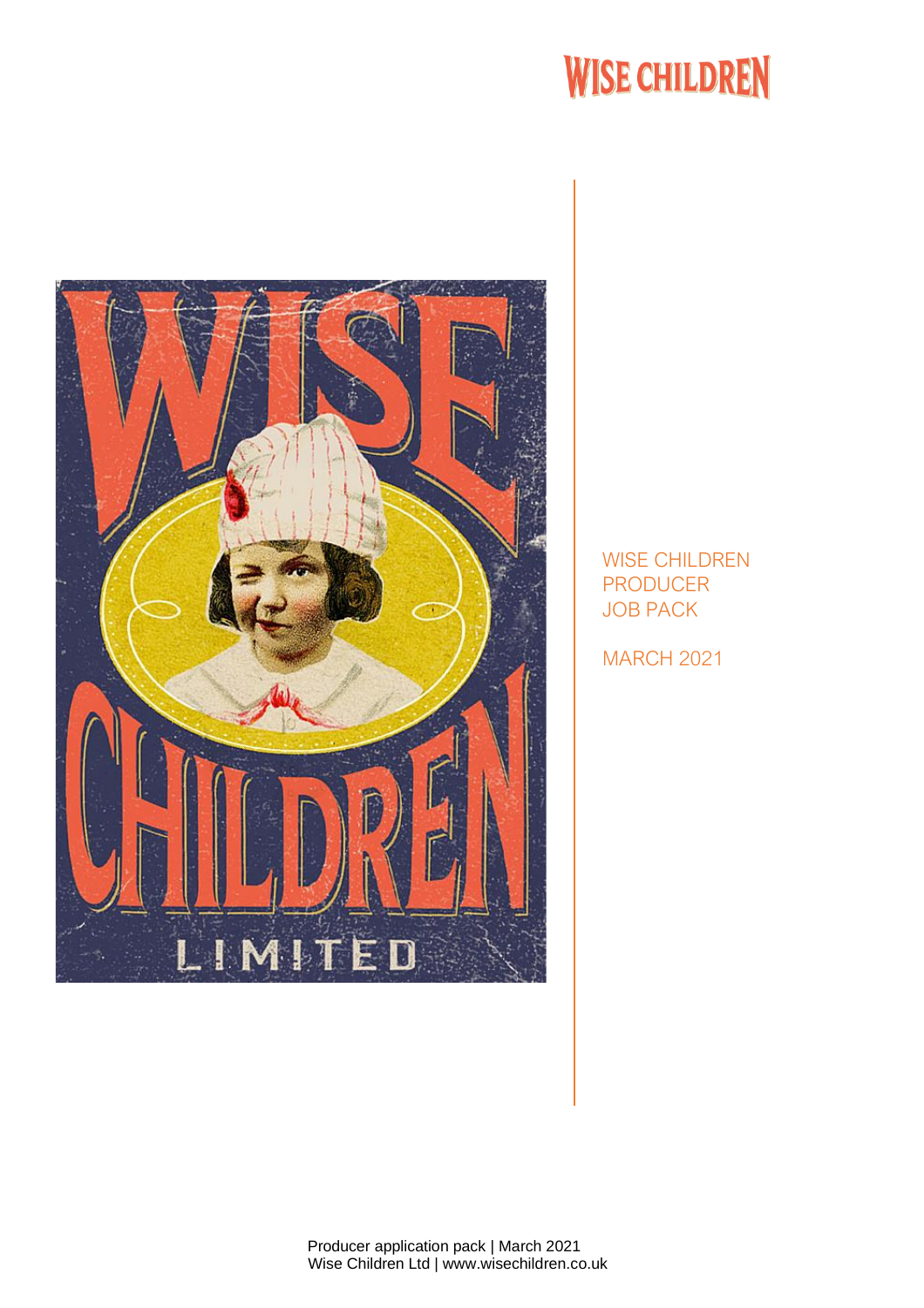# **WISE CHILDREN**

## About Wise Children

Wise Children is a new theatre company, created and led by award-winning director Emma Rice. We are an Arts Council National Portfolio Organisation, currently based in Bristol. We make groundbreaking work with exceptional artists which tours the UK and internationally. We run a unique professional development programme, the School for Wise Children, training a new and more diverse generation of theatre practitioners.

The company launched in 2018, and our first production was *Wise Children*, an adaptation of Angela Carter's iconic novel, adapted and directed by Emma. The show premiered at London's Old Vic, where it played for five weeks before touring the UK. In 2020 a film of the show aired on BBC4 as part of the Culture in Quarantine season.

Our second show was *Malory Towers*. As well as making the new show, we built a pop-up venue for it, transforming a disused wing of Bristol's Victorian train station into our own theatre, where *Malory Towers* played for five weeks over summer 2019. The production will be revived in spring/summer 2021.

Our third show was new musical *Romantics Anonymous*, which opened at Bristol Old Vic in January 2020 before its planned American tour was cancelled due to the pandemic.

Like so many others, our plans for the year stalled…. But we're led by Emma Rice, and she's not one to sit around waiting to be told what to do. We quickly found ways to fill the lockdown hours!

In April we launched Wise Radio, which runs 24/7 playing music curated by our team alongside our very own chat show, *Tea & Biscuits.* In June we added Wise TV, a Twitch channel bringing together existing video content with a new series of interviews with Emma, broadcast live from her home. In July we moved our School for Wise Children training online: seven high level courses, 14 top industry tutors, nine public webinars, 42 students, 21 free places, and over 100 hours of zoom teaching.

Then we had a big idea. Could we scale up these digital experiments, and livestream a whole show? The answer was yes, and in September Wise Children became the first company to broadcast a fully staged production from a UK theatre after lockdown. We repeated the experiment with a second show in December, and our trailblazing live broadcasts have been seen by more than 40,000 and won our Technical Director the Stage Award for Achievement in Technical Theatre 2020.

Inevitably, plans for 2021 and beyond are less certain than we'd like them to be, but – at the time of writing – it looks like we will be making no less than three new shows before Christmas with live, digital, regional and international performances all in the mix. This will include our postponed adaptation of *Wuthering Heights,* a co-production with the National Theatre.

## The Producer role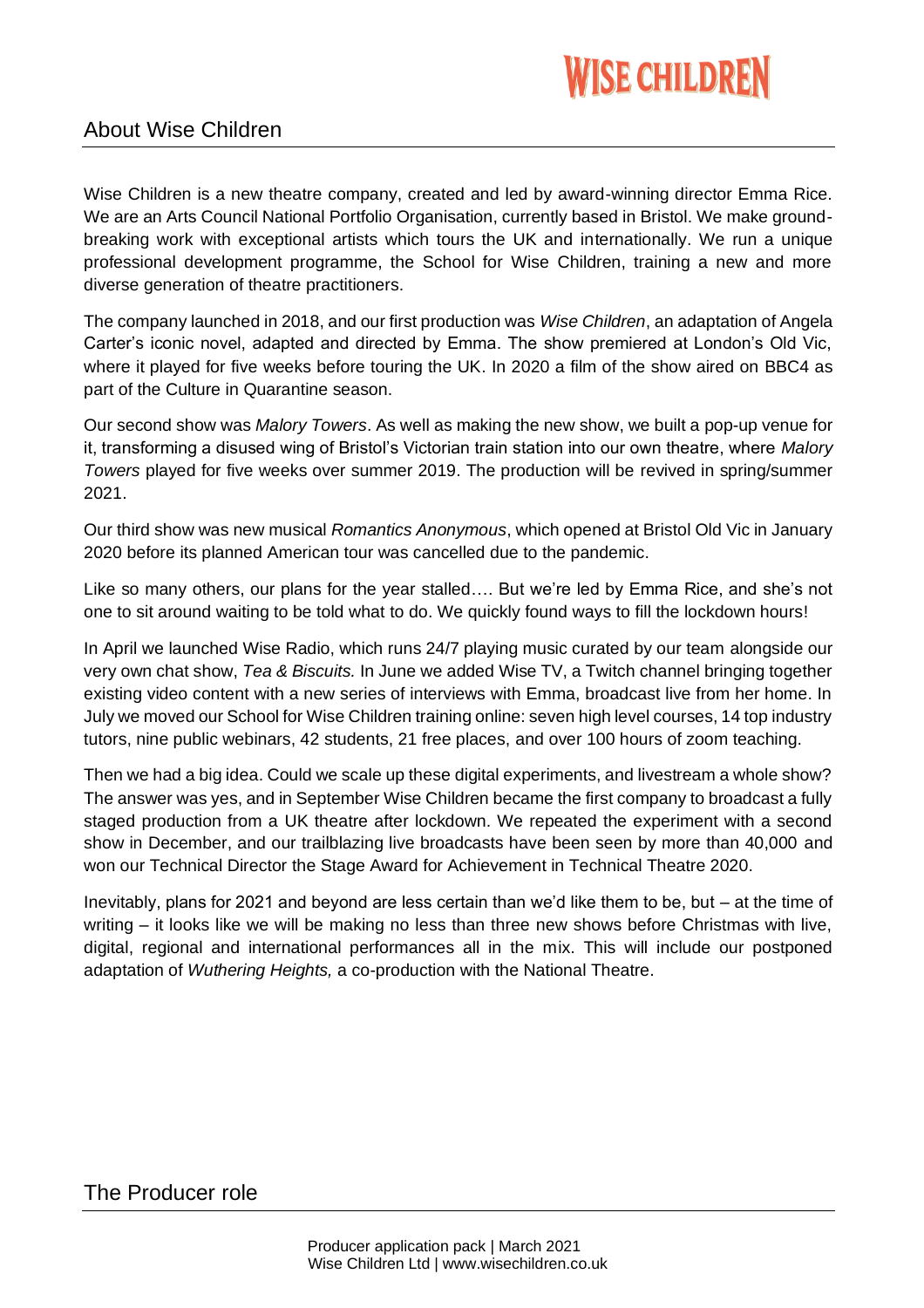## **WISE CHILDREN**

We are seeking a confident, skilled and highly organised individual to join the company as Producer. The Producer will be hands on, delivering every aspect of our touring productions. We're looking for someone with a proven track record in booking tours, negotiating deals and overseeing a touring company. The Producer will be ready to hit the ground running, producing two new shows before the end of the year and working closely with Emma Rice.

We actively encourage people from a variety of backgrounds with different experiences, skills and stories to join us and influence and develop our working practice. We are particularly keen to hear from candidates from Black, Asian or ethnically diverse backgrounds and candidates who selfidentify as disabled and neurodiverse, and will interview all such candidates who meet the essential criteria. Wise Children is committed to equality of opportunity for all staff and applications from individuals are encouraged regardless of age, caring responsibilities, disability, gender, gender identity, marriage and civil partnership, pregnancy and maternity, race, religion or belief, and sexual orientation.

**Job Title:** Producer **Reports to:** Executive Producer **Contract:** 1 year (with the possibility of renewal) **Hours:** 5 days / 40 hours per week **Salary:** £30,000

## Roles and Responsibilities

### **Production and Touring**

`

- Negotiating venue contracts and performance dates
- Working with the Executive Producer to create and manage production budgets
- Leading on casting and recruitment of the creative team alongside the Artistic Director and Casting Director
- Working with the Technical Director and Production Manager to identify, contract and support touring and freelance production teams
- Negotiating and drafting contracts with actors, designers, agents and production personnel
- Being responsible for the music rights for productions and liaison with PRS
- Being the first point of contact for the Company Stage Manager whilst productions are developed and on tour
- Overseeing booking of company travel, assisted by the General Manager
- Overseeing relevant visas and work permits for tours, assisted by the General Manager
- Maintaining company tour schedules, and liaising with the General Manager to ensure these are coordinated with the wider organisation schedule
- Representing the company on tour as required
- Researching and making contact with venues in the UK and abroad
- When needed, creating and distributing production information packs to potential presenters
- Responding to touring enquiries and maintaining and updating contacts
- Producing extra events, such as talks, workshops and band nights
- Delivering of Research and Development projects
- Working with the Technical Director to deliver live broadcast and other digital projects

#### **Other**